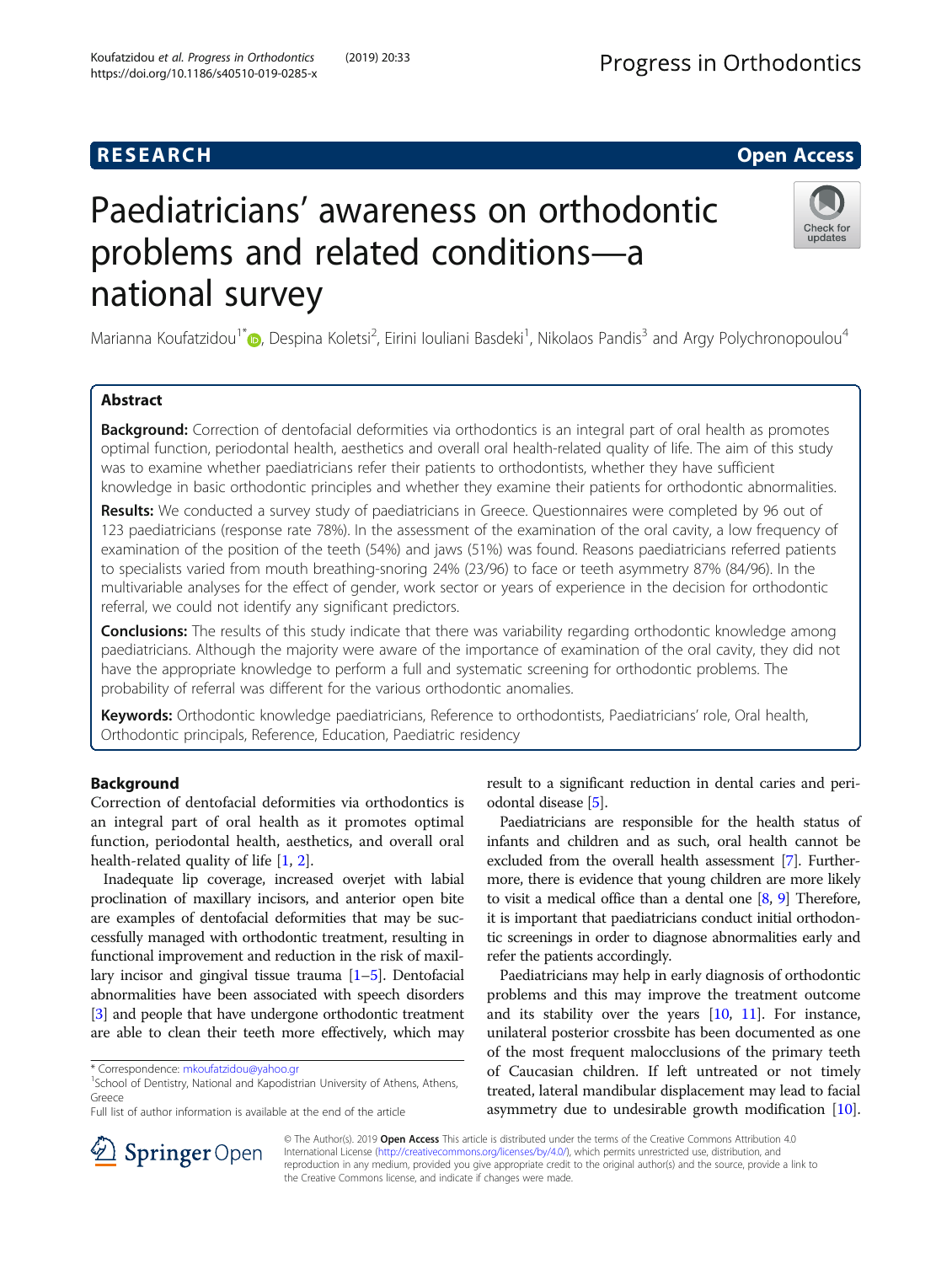It is therefore important to treat crossbites during the early mixed dentition in order to establish a physiologic transverse occlusion in addition to a skeletal equilibrium [[11](#page-4-0)]. Lastly, obese as well as allergic children may develop mouth breathing and obstructive sleep apneas which are associated with types of malocclusion that need an early diagnosis and specific treatment [[12](#page-5-0)]. In addition to the correction of a functional abnormality, orthodontic treatment at an early age may provide patients with a good aesthetic outcome which can have positive consequences on their self-esteem [\[3](#page-4-0), [5,](#page-4-0) [6](#page-4-0)].

Although paediatricians are expected to be knowledgeable about oral health-related issues in order to fulfil their responsibilities as professionals, the educational curriculum of paediatric specialty rarely includes oral health education and when it does, the devoted time is limited. [\[7,](#page-4-0) [15\]](#page-5-0).

The study hypothesis was that paediatricians might not have sufficient knowledge to examine their patients for orthodontic-related conditions and might not refer them to an adequate level to the orthodontists. The aim of this study was to examine whether paediatricians examine their patients as far as orthodontic problems are concerned, whether they have sufficient knowledge in basic orthodontic principles and whether they refer their patients for orthodontic problems.

#### Methods

The study was not a priori registered. Informed consent was waivered due to the anonymous and voluntary character of this survey.

#### Sample

A questionnaire was handed to paediatricians who participated in the 55th Panhellenic Congress for Pediatrics, which was held in Kos from the 2nd until the 4th of June 2017. Paediatricians from all over Greece were asked to answer the survey that was given to them.

#### Survey

The questionnaire consisted of four parts. First, demographic characteristics such us age, gender, and work sector, were recorded. On the second part, the participants were queried about their examination ritual, whether they examine the oral cavity, the position of teeth and jaws and on their knowledge in specific orthodontic anomalies such as crowding, overjet, and the prevalence in their patients. On the third part, their referral practices to orthodontists and their reasoning were assessed. Finally, their personal orthodontic experience and the source of their orthodontic education, if any, was recorded.

#### Survey administration

The survey was handed to study participants in "paper and pencil" format. The purpose of the project was communicated to all the participants and anonymity was ensured. The administration of the survey and the data collection procedures were conducted by two—undergraduate students of the School of Dentistry, National and Kapodistrian University of Athens—co-authors of this manuscript.

#### Statistical analysis/analytical approach

Descriptive statistics were performed for responders' demographic data. To test the association between paediatricians' related characteristics and overall referral to orthodontists or otherwise, Pearson chi-square test and Fisher's exact test were undertaken as appropriate. Crosstabulations and frequency distributions were presented for the examination of the oral cavity and orthodontic-related problems, or reasons for referral to a specialist. Univariable and multivariable logistic regression analyses were performed to assess the effect of gender, work sector or years of experience in the decision for orthodontic referral. The variables gender, work sector, and years of experience served as the independent variables, while the decision for orthodontic referral was the dependent or outcome variable. Model fit was checked using the Hosmer–Lemeshow test. The level of significance was pre-specified at  $p < 0.05$ .

All statistical analyses were conducted with Stata version 15.1 software (Stata Corporation, College Station, TX, USA).

#### Results

A total of 96 out of 123 paediatricians returned the questionnaires completed (response rate 78%). The completion response frequency for demographic variables ranged from 80 to 99 percent, with age bearing the lowest fraction of questionnaire completion. Demographic characteristics are available in Table [1](#page-2-0). Female responders (64/95, 67%) predominated male responders, while the mean age was 45.2 years old (SD 13.0). Fifty-five percent reported working in the private sector (51/93), while only 21% (18/85) reported having obtained a subspecialty. Most of the responders reported working duration times up to 50 h per week (53/92, 58%).

Assessment of the examination of the oral cavity is presented in Table [2](#page-2-0). Although paediatricians examined the mucosa (95/96, 99%), the tongue (93/96, 97%) and even the teeth of their patients (83/96, 86%), the examination of the position of the teeth (52/96, 54%) and jaws (49/96, 51%) was rarely performed.

Regarding paediatricians' awareness of the prevalence of common orthodontic anomalies in their patients, their responses varied from 31 to 95%. Thirty out of 96 (31%) examined their patients for crossbite, 34 out of 96 (35%) for overbite, while 84 out of 96 (87%) for prognathism, and 91 out of 96 (95%) for paranormal functional habits like finger sucking. (Table [3](#page-2-0)).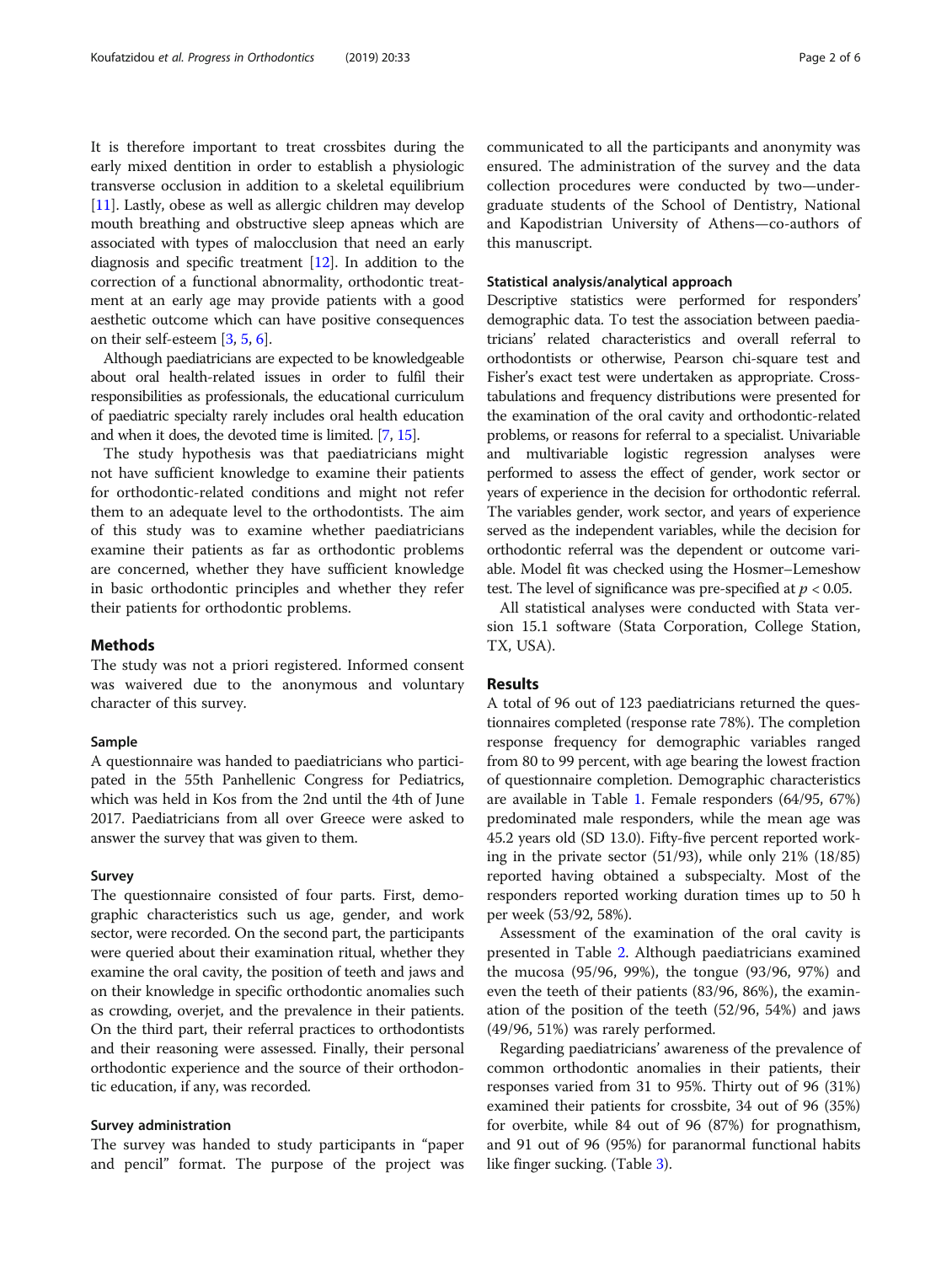<span id="page-2-0"></span>Koufatzidou et al. Progress in Orthodontics (2019) 20:33 Page 3 of 6

|                  |    | Referral to orthodontist |                |      |          |     |                     |
|------------------|----|--------------------------|----------------|------|----------|-----|---------------------|
|                  | No |                          | Yes            |      | Total    |     | p value             |
|                  | Ν  | %                        | No.            | $\%$ | $\bar N$ | %   |                     |
| Gender           |    |                          |                |      |          |     | $0.43*$             |
| Male             | 23 | 74                       | 8              | 26   | 31       | 100 |                     |
| Female           | 52 | 81                       | 12             | 19   | 64       | 100 |                     |
| Total            | 75 | 79                       | 20             | 21   | 95       | 100 |                     |
| Age              |    |                          |                |      |          |     | $0.01$ #            |
| $26 - 35$        | 22 | 100                      | 0              | 0    | 22       | 100 |                     |
| $36 - 45$        | 14 | 74                       | 5              | 26   | 19       | 100 |                     |
| $46 - 55$        | 10 | 63                       | 6              | 37   | 16       | 100 |                     |
| over 55          | 15 | 79                       | $\overline{4}$ | 21   | 19       | 100 |                     |
| Total            | 61 | 80                       | 15             | 20   | 76       | 100 |                     |
| Subspecialty     |    |                          |                |      |          |     | $0.35*$             |
| No               | 55 | 82                       | 12             | 18   | 67       | 100 |                     |
| Yes              | 13 | 72                       | 5              | 28   | 18       | 100 |                     |
| Total            | 68 | 80                       | 17             | 20   | 85       | 100 |                     |
| Work sector      |    |                          |                |      |          |     | $0.02$ <sup>#</sup> |
| Public           | 33 | 92                       | 3              | 8    | 36       | 100 |                     |
| Private          | 34 | 67                       | 17             | 33   | 51       | 100 |                     |
| Both             | 5  | 83                       | 1              | 17   | 6        | 100 |                     |
| Total            | 72 | 77                       | 21             | 23   | 93       | 100 |                     |
| Years at work    |    |                          |                |      |          |     | $0.05$ <sup>#</sup> |
| $1$ to $5$       | 21 | 95                       | 1              | 5    | 22       | 100 |                     |
| 6 to 15          | 18 | 82                       | $\overline{4}$ | 18   | 22       | 100 |                     |
| 16 to 30         | 19 | 66                       | 10             | 34   | 29       | 100 |                     |
| Over 30          | 8  | 73                       | 3              | 27   | 11       | 100 |                     |
| Total            | 66 | 79                       | 18             | 21   | 84       | 100 |                     |
| Hours per week   |    |                          |                |      |          |     | $0.55$ <sup>#</sup> |
| 1 to 25          | 7  | 70                       | 3              | 30   | 10       | 100 |                     |
| 26 to 50         | 32 | 74                       | 11             | 26   | 43       | 100 |                     |
| 51 to 75         | 20 | 77                       | 6              | 23   | 26       | 100 |                     |
| over 75          | 12 | 92                       | 1              | 8    | 13       | 100 |                     |
| Total            | 71 | 77                       | 21             | 23   | 92       | 100 |                     |
| Patients per day |    |                          |                |      |          |     | $0.68$ #            |
| 1 to 10          | 24 | 73                       | 9              | 27   | 33       | 100 |                     |
| 11 to 20         | 28 | 82                       | 6              | 18   | 34       | 100 |                     |
| 21 to 30         | 10 | 77                       | 3              | 23   | 13       | 100 |                     |
| over 30          | 9  | 90                       | 1              | 10   | 10       | 100 |                     |
| Total            | 71 | 79                       | 19             | 21   | 90       | 100 |                     |

\*Pearson chi-squared test # Fisher's exact test

Table 1 Demographic characteristics of paediatricians by referral pattern to orthodontist

| Table 2 Responses of participants in relation to examination of |  |  |
|-----------------------------------------------------------------|--|--|
| the oral cavity                                                 |  |  |

|                |           | Examination of oral cavity elements |          |  |  |
|----------------|-----------|-------------------------------------|----------|--|--|
|                | <b>No</b> | Yes                                 | Total    |  |  |
|                | N(% )     | N(%                                 | N(%      |  |  |
| Oral cavity    | 0(0)      | 96 (100)                            | 96 (100) |  |  |
| Mucosa         | 1(1)      | 95 (99)                             | 96 (100) |  |  |
| Tongue         | 3(3)      | 93 (97)                             | 96 (100) |  |  |
| Teeth          | 13 (14)   | 83 (86)                             | 96 (100) |  |  |
| Teeth position | 44 (46)   | 52 (54)                             | 96 (100) |  |  |
| Jaw position   | 47 (49)   | 49 (51)                             | 96 (100) |  |  |

Their responses for the reasons for referral to specialists differed for each condition from 24% (23/96) for mouth breathing-snoring to 87% (84/96) for face or teeth asymmetry. More specifically, 36% (35/96) tended to refer for delayed eruption, 73% (70/96) for jaw deviation, 56% (54/96) for crowding, 35% (34/96) for crossbite, 39% (37/96) for overbite, 49% (47/96) for spaces, 79% (76/96) for prognathism, 58% (56/96) for retrognathism, and 26% (25/96) for delayed teeth change (Table [4](#page-3-0)).

We examined the paediatricians' referral patterns to orthodontists in relation to the demographic characteristics such as gender, age, work sector, subspecialty, and years of work. In the univariable logistic regression, there was a statistically significant result for the effect of the work sector. Notwithstanding, in the multivariable regression model for the effect of gender, work sector or years of experience in the decision for orthodontic referral, we could not identify any significant predictors overall. More specifically, we could only detect a 12.75 fold increase in the odds for referral for those with 21 to 30 years of working experience compared to those with 0–10 years in practice, after adjusting for gender and work sector  $(OR = 12.75, 95\% \text{ CIs } 1.16,$ 

Table 3 Responses of paediatricians in relation to examination of the orthodontic problems

|                               | Examination of orthodontic-related elements |         |          |  |
|-------------------------------|---------------------------------------------|---------|----------|--|
|                               | N <sub>o</sub>                              | Yes     | Total    |  |
|                               | N(%                                         | N(%     | N(%      |  |
| Crowding                      | 42 (44)                                     | 54 (56) | 96 (100) |  |
| Crossbite                     | 66 (69)                                     | 30(31)  | 96 (100) |  |
| Overbite                      | 62(65)                                      | 34 (35) | 96 (100) |  |
| Missing teeth                 | 39 (41)                                     | 57 (59) | 96 (100) |  |
| Spaces                        | 41 (43)                                     | 55 (57) | 96 (100) |  |
| Prognathism                   | 12(13)                                      | 84 (87) | 96 (100) |  |
| Retrognathism                 | 39 (41)                                     | 57 (59) | 96 (100) |  |
| Habits (i.e., finger-sucking) | 5(5)                                        | 91 (95) | 96 (100) |  |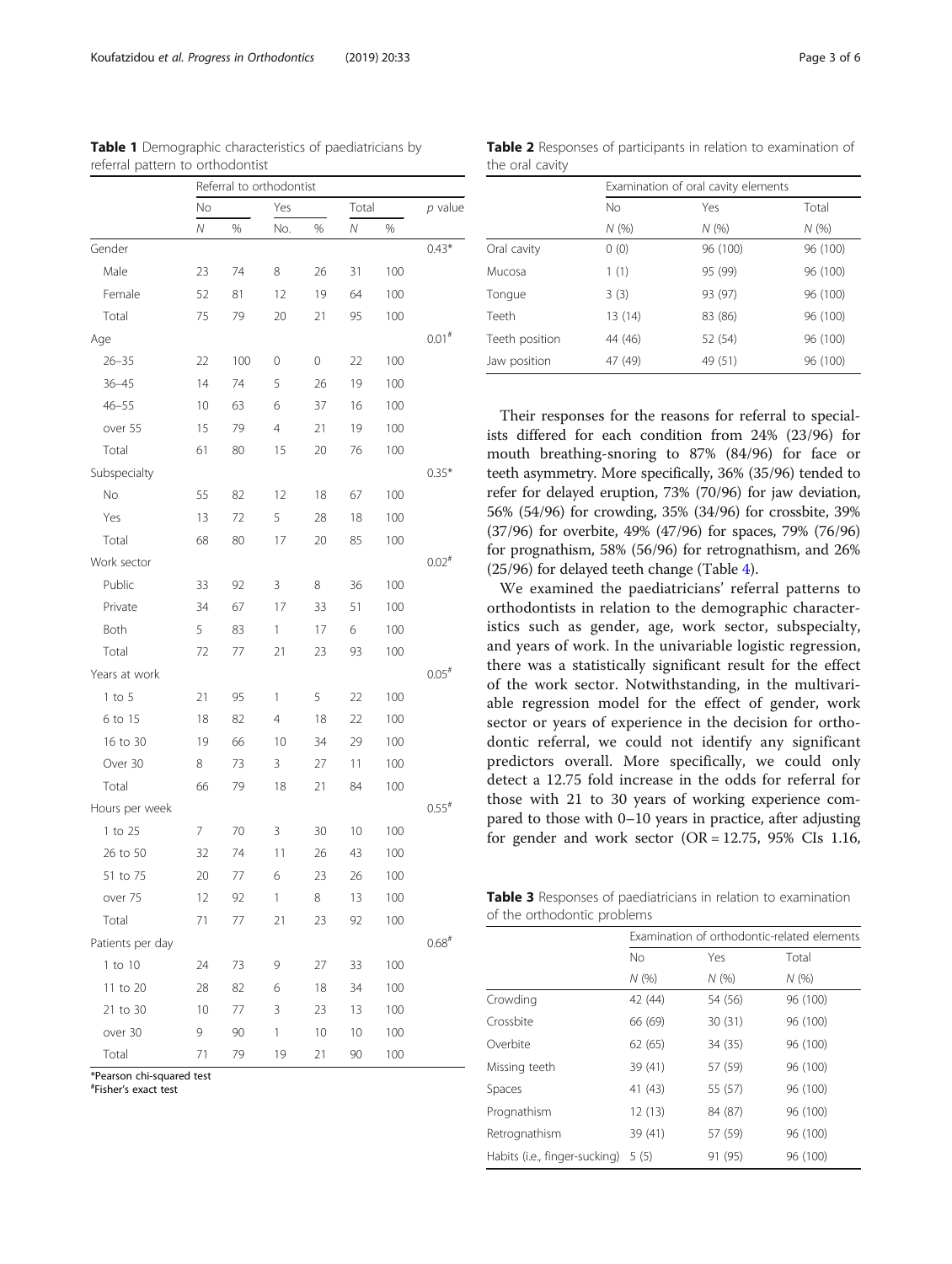<span id="page-3-0"></span>

| Table 4 Responses of paediatricians in relation to the reason |  |
|---------------------------------------------------------------|--|
| for orthodontic referral                                      |  |

|                               | Referral related |         |          |  |
|-------------------------------|------------------|---------|----------|--|
|                               | No               | Yes     | Total    |  |
|                               | N(%)             | N(%)    | N(%)     |  |
| Early tooth loss              | 47 (49)          | 49 (51) | 96 (100) |  |
| Delayed eruption              | 61(64)           | 35 (36) | 96 (100) |  |
| Difficulty in biting          | 49 (51)          | 47 (49) | 96 (100) |  |
| Sounds from tmj               | 55 (57)          | 41 (43) | 96 (100) |  |
| Face/teeth asymmetry          | 12 (13)          | 84 (87) | 96 (100) |  |
| Jaw deviation (mouth closing) | 26 (27)          | 70 (73) | 96 (100) |  |
| Mouth breathing/snoring       | 73 (76)          | 23 (24) | 96 (100) |  |
| Crowding                      | 42 (44)          | 54 (56) | 96 (100) |  |
| Crossbite                     | 62(65)           | 34 (35) | 96 (100) |  |
| Overbite                      | 59 (61)          | 37 (39) | 96 (100) |  |
| Missing teeth                 | 51 (53)          | 45 (47) | 96 (100) |  |
| Grinding at sleep             | 60 (63)          | 36 (37) | 96 (100) |  |
| Spaces                        | 49 (51)          | 47 (49) | 96 (100) |  |
| Prognathism                   | 20(21)           | 76 (79) | 96 (100) |  |
| Retrognathism                 | 40 (42)          | 56 (58) | 96 (100) |  |
| Delayed teeth change          | 71 (74)          | 25(26)  | 96 (100) |  |

tmj, temporomandibular joint

140.26;  $p$  value = 0.04). However, there was great uncertainty in the estimate (Table 5).

#### Discussion

The variability of the orthodontic examination practices and possibly the ability to recognize the prevalence of orthodontic problems is reflected in the patient referral patterns from the paediatrician to the orthodontist. While conditions such as face asymmetry and prognathism were readily recognized and resulted in high referral frequencies, other anomalies were not common reasons for referrals. Orthodontic problems less likely to result in referrals included mouth breathing—snoring, delayed eruption, crossbite, overbite, and nocturnal grinding.

The lack of orthodontic prevention and screening, at an early age, is manifested throughout the bibliography. In the Albanian population, 85% have been reported to present oral habits like pacifier sucking, while a severe and very severe need for orthodontic treatment was found in up to 17% [[13,](#page-5-0) [14\]](#page-5-0). Studies in other counties, namely, in Austria and Croatia, manifest a great need for orthodontic treatment among children aged 8–10 and adolescents aged 12–18, respectively. It is therefore obvious that orthodontic prevention, at an early age if possible, should be reinforced [\[15,](#page-5-0) [16](#page-5-0)].

We could not identify any other survey regarding orthodontic screening and referral from paediatricians in the literature. Therefore, we could only compare our results with studies assessing paediatrician's knowledge and referrals for oral hygiene and dental caries [[17](#page-5-0)–[19](#page-5-0)]. In a national survey with 1618 post-residency members of the American Academy of Pediatrics, 90% of the responders claimed that they should examine the oral cavity and teeth, while only 54% claimed to examine the teeth of half of their 0–3-year-old patients. Lack of training was the most common reason for not performing an oral examination [[17\]](#page-5-0). In another study including general dentists, paediatric dentists, and paediatricians, only 5% of the paediatricians recommended a dental visit by the age of 1 year old  $[18]$ . Therefore, it may be presumed that paediatricians have limited to basic dental education

Table 5 Univariable and multivariable logistic regression for the effect of sex, work sector, and years of experience (as a proxy measure of age and years at work) on orthodontic referrals ( $n = 90$ )

| Category            | Univariable |              |           |           | Multivariable |           |  |
|---------------------|-------------|--------------|-----------|-----------|---------------|-----------|--|
|                     | <b>OR</b>   | 95% CI       | $p$ value | <b>OR</b> | 95% CI        | $p$ value |  |
| Gender              |             |              |           |           |               |           |  |
| Male                | Reference   |              |           |           |               |           |  |
| Female              | 0.66        | 0.24, 1.84   | 0.43      | 1.01      | 0.29, 3.49    | 0.98      |  |
| Work sector         |             |              | $0.04*$   |           |               | $0.60*$   |  |
| Public              | Reference   |              |           |           |               |           |  |
| Private             | 5.50        | 1.47, 20.54  | 0.01      | 1.96      | 0.40, 9.51    | 0.41      |  |
| Both                | 2.20        | 0.19, 25.52  | 0.53      | 0.87      | 0.06, 12.00   | 0.92      |  |
| Years of experience |             |              | $0.10*$   |           |               | $0.16*$   |  |
| $0 - 10$            | Reference   |              |           |           |               |           |  |
| $11 - 20$           | 9.33        | 1.04, 84.09  | 0.05      | 6.70      | 0.57, 78.50   | 0.13      |  |
| $21 - 30$           | 16.00       | 1.82, 140.92 | 0.01      | 12.75     | 1.16, 140.26  | 0.04      |  |
| Over 30             | 8.00        | 0.82, 78.47  | 0.07      | 4.81      | 0.34, 67.49   | 0.24      |  |

\*Wald test for the overall effect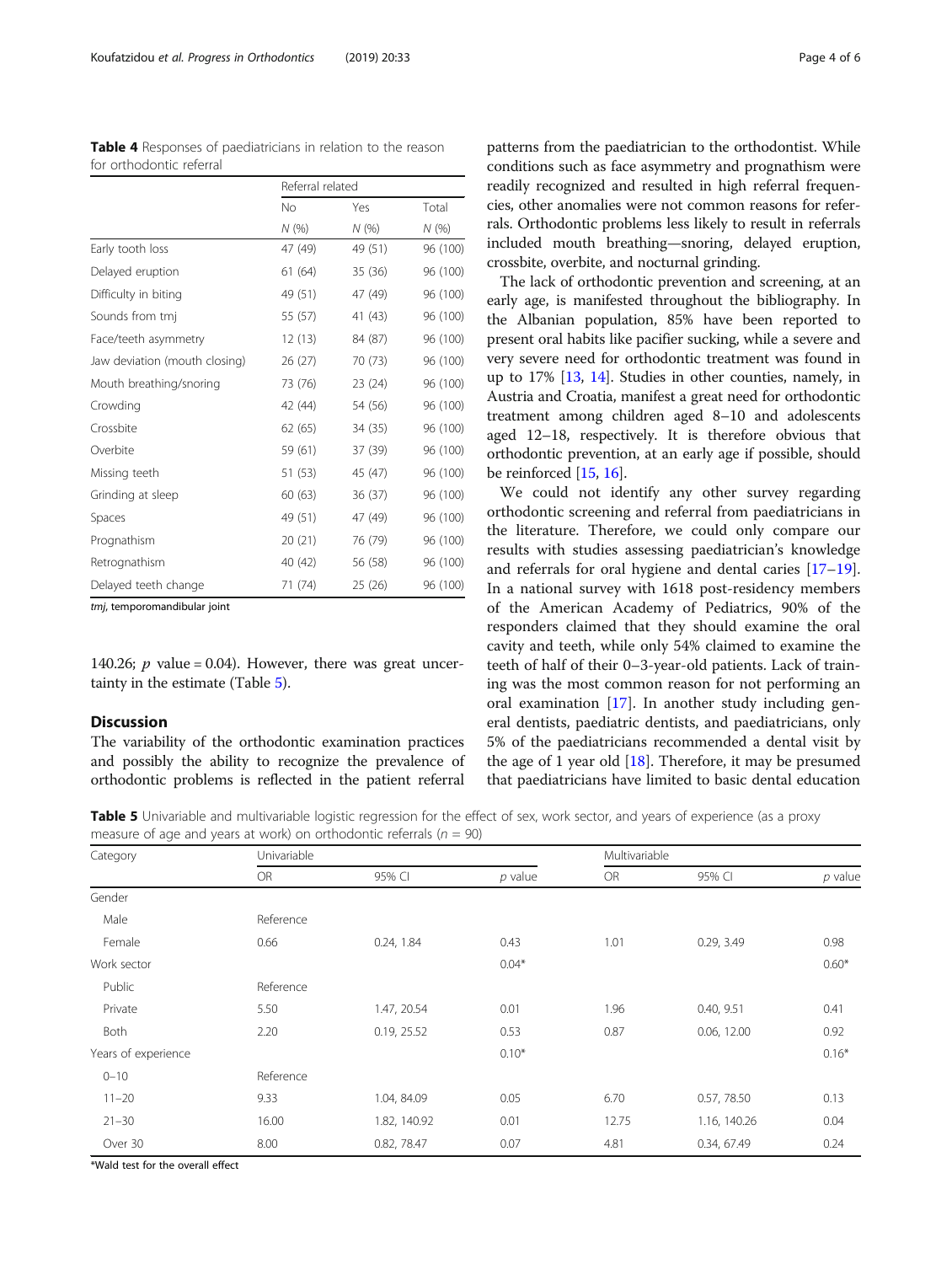<span id="page-4-0"></span>which leads to low confidence for oral cavity screening and recommendations or consultation [\[17](#page-5-0), [18](#page-5-0)].

Ideally, orthodontic screenings should be performed to all children in both dental and paediatric practices as each specialty can provide care and advice for their patients' orthodontic health. Paediatricians built a relationship with both patients and parents from an early age. As they usually examine their patients before orthodontists do, they have the chance to advise, guide, and refer as deemed necessary.

One limitation of this study is the relatively small sample size which included 96 participants. There was no formal assessment on how responders and non-responders might have differed. Some of the non-responders might have had different answers than those of the responders and this might have had an implication for the generalizability of the study findings. The origin of the participants of this study was not assessed. Therefore, we could not identify inter-area differences. Responder bias is a common problem in studies involving questionnaires. Some of the participants may have answered more favorably regarding their examination rituals in order to appear more comprehensive in their examination than what they actually do in practice. This is a study reflecting on the attitude of the participants on a specific time and may differ in general. Recall bias may be present in this study, since questionnaire-studies retrieve their results from participants who have to recall their experiences and knowledge in order to answer.

Lastly, as there was no related previous study on the topic, we could not have used a pre- existing survey/ questionnaire as a validated guide. Thus, the questionnaire used was custom- made and formal data about its validity are lacking.

## Conclusions

The results of this study indicate that there is a great variability regarding orthodontic problems and examination practices among paediatricians. Although most of the practitioners are aware of the need for examining the oral cavity, they do not seem to undertake a systematic orthodontic.

There is a need for the two specialties to work together for the benefit of the patient. A possible solution, in order to establish effective cooperation, is through the inclusion of dental courses regarding orthodontics in paediatric residency curriculum and through inter-professional seminars and interaction.

#### Abbreviations

CIs: Confidence intervals; OR: Odds ratio; SD: Standard deviation

Acknowledgements Not applicable

#### Authors' contributions

MK and AP conceived the idea for the study. MK and EIB carried out the data collection and prepared the manuscript. DK performed the statistical analyses. DK, NP, and AP provided critical revisions and reviewed the manuscript. MK took the lead role as the corresponding author. All authors contributed to the study design. All authors read and approved the final manuscript.

#### Funding

#### Not applicable

#### Availability of data and materials

The datasets used and/or analysed during the current study are available from the corresponding author on reasonable request.

#### Ethics approval and consent to participate

Not applicable

#### Consent for publication

Not applicable

#### Competing interests

The authors declare that they have no competing interests

#### Author details

<sup>1</sup>School of Dentistry, National and Kapodistrian University of Athens, Athens, Greece. <sup>2</sup>Clinic of Orthodontics and Paediatric Dentistry, Center of Dental Medicine, University of Zurich, Zurich, Switzerland. <sup>3</sup>Department of Orthodontics and Dentofacial Orthopedics, Dental School/Medical Faculty, University of Bern, Bern, Switzerland. <sup>4</sup> Department of Preventive and Community Dentistry, School of Dentistry, National and Kapodistrian University of Athens, Athens, Greece.

#### Received: 25 April 2019 Accepted: 22 July 2019 Published online: 19 August 2019

#### References

- 1. Abanto J, Carvalho TS, Mendes FM, Wanderley MT, Bo necker M, Raggio DP. Impact of oral diseases and disorders on oral health-related quality of life of preschool children. Community Dent Oral Epidemiol. 2011;39:105–14.
- 2. Wagner Y, Heinrich-Weltzien R. Risk factors for dental problems: Recommendations for oral health in infancy. Early Hum Dev. 2017; 114:16–21.
- 3. Hassan AH, Amin HE-S. Association of orthodontic treatment needs and oral-health quality of life in young adults. Am J Orthod Dentofacial Orthop. 2010;137(1):42–7.
- 4. Batista KB, Thiruvenkatachari B, Harrison JE, O'Brien KD. Orthodontic treatment for prominent upper front teeth (Class II malocclusion) in children and adolescents. Cochrane Database Syst Rev. 2018;13(3): CD003452.
- 5. Hunt O, Hepper P, Johnston C, Stevenson M, Burden D. Professional perception of the benefits of orthodontic treatment. Eur J Orthod. 2001;23:315–23.
- 6. Feu D, de Oliviera BH, de Oliviera Almeida ΜA, Kiyak HA, Miguel JAM. Oral health-related quality of life and orthodontic treatment seeking. Am J Orthod Dentofacial Orthop. 2010;138(2):152–9.
- 7. Krol DM. Children's oral health and the role of the pediatrician. Curr Opin Pediatr. 2010;22(6):804–8. [https://doi.org/10.1097/MOP.0b013e3283402e3b.](https://doi.org/10.1097/MOP.0b013e3283402e3b)
- 8. Quinonez RB, Kranz AM, Lewis CW, Barone L, Boulter S, O'Connor KG, Keels MA. Oral health opinions and practices of pediatricians: Updated results from a National Survey. Acad Pediatr. 2014. [https://doi.org/10.1](https://doi.org/10.1016/j.acap.2014.07.001.) [016/j.acap.2014.07.001.](https://doi.org/10.1016/j.acap.2014.07.001.)
- 9. Nirschl RF, Kronmiller JE. Evaluating oral health needs in preschool children. Clin Pediatr. 1986;25(7):358–62.
- 10. bOvsenik M, Primozic J. How to push the limits in the transverse dimension? Facial asymmetry, palatal volume and tongue posture in children with unilateral posterior cross bite: a three-dimensional evaluation of early treatment. Orthod Fr. 2014;85(2):139–49.
- 11. Peiro AC. Interceptive orthodontics: The need for early diagnosis and treatment of posterior crossbites. Med Oral Patol Oral Cir Bucal. 2006; 11(2):E210–4.